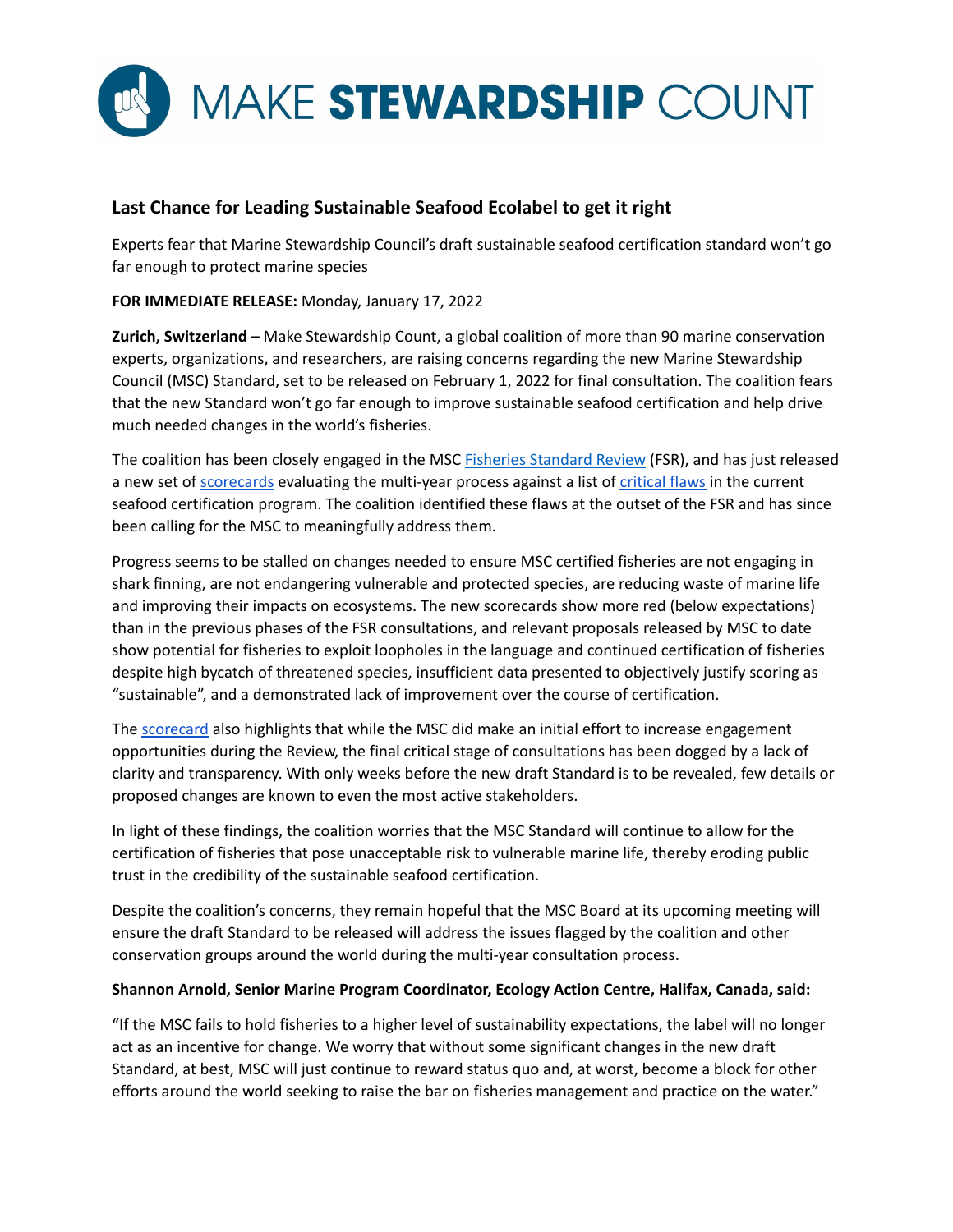# **Kate O'Connell, Marine Wildlife Consultant, Animal Welfare Institute, USA, said:**

"According to the latest coalition scorecards, the Marine Stewardship Council's stated goal of a 'big blue future' that ensures a healthy ocean and planet appears to be drowning in a sea of red. We remain deeply concerned that the review will not adequately address the cumulative impacts of both MSC and non-MSC fisheries on vulnerable species, nor will it mandate a progressive reduction in bycatch of endangered, threatened and protected marine wildlife."

# **Iris Ziegler, Head of International Cooperation, SHARKPROJECT International, Switzerland, said:**

"Fins Naturally Attached (FNA) is globally recognised as the best practice to prevent shark finning but based on what we have seen in proposals thus far, we are concerned that we will still not see FNA without exemptions required of fisheries by the new standard. When the world's leading fisheries sustainable certification program may not agree to implement such a policy, even after their own research concluded it is now best practice in management and after such extensive scientific input and broad support from stakeholders - I doubt that this ecolabel will help drive positive improvements for sharks by 2030 and thereby help to reverse the crisis these top predators are facing in all oceans."

#### **Cat Dorey, Independent Advisor, Australia, said:**

"There's still time to get this right, but the MSC needs to act now. With the vast amount of input, proposals, consultations and expertise that have been offered from groups around the world, the MSC has everything they need to make the new Standard one that will promote abundant, thriving oceans. We hope they will step up and do what's needed, and we'll be watching closely to see that they do."

-30-

#### **Media contacts:**

**Iris Ziegler** *Head of International Cooperation* | SHARKPROJECT International, Switzerland/Germany +49 174-379-5190 (Deutsch, English) [i.ziegler@sharkproject.org](mailto:i.ziegler@sharkproject.org)

**Shannon Arnold** *Senior Marine Program Coordinator* | Ecology Action Centre, Canada +1 902-329-4668 (English) [sarnold@ecologyaction.ca](mailto:Sarnold@ecologyaction.ca)

**Kate O'Connell** *Marine Animal Consultant* | Animal Welfare Institute, USA +1 860-990-7858 (English, Spanish) [kate.oconnell@balaena.org](mailto:kate.oconnell@balaena.org)

**Cat Dorey** *Independent Advisor* | Australia +61 425-368-323 (English) [catdorey@gmail.com](mailto:catdorey@gmail.com)